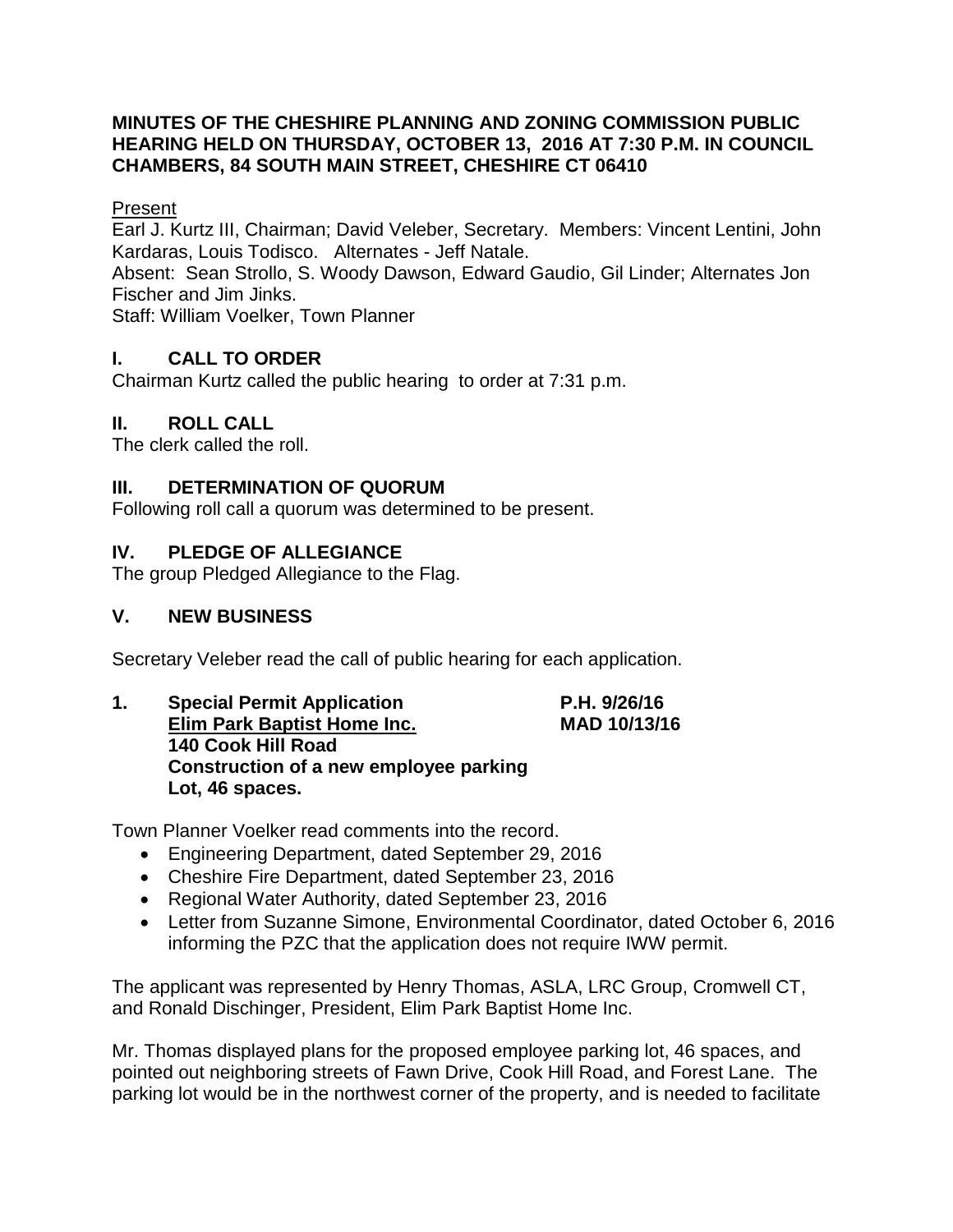staff parking. There is a storage/maintenance garage existing on the site which is accessed by a turn off and paved area off the main loop drive. The site has a large detention basin on the north property line. The area for the parking lot has mixed woods, large evergreen trees, and thicker green areas. Screening material is planned. Topographically, part of the area pitches south to north, and drains off the property, with a divide between the homes and the detention basin.

The proposed plan has two ways into the parking lot. One is by way of a drive going by the existing building, and the second is a new curb cut (near the pool). The driveway slopes down to the parking area, continues to slope south to north, and is a single drive out of the parking area on either side.

From a storm water standpoint this is a net zero project; the applicant worked with the slope; everything pitches in one direction (pointed out on the plans); there is porous asphalt acting as a drive; this acts as a storm drain inlet for everything. The large rectangle is double the size of the asphalt area; there is a gravel section designed to store water and infiltrate water. In a 2/5/10 year storm all storm water will end up in the storage area and infiltrate…this results in a net reduction of storm water runoff. In a 100 year storm there is a trickle of water, 1.3 cu.ft.; there is a perforated drain at the top of the storage section; if the gravel fills up the water goes into a structure (shown on the plans); and it discharges into the pond. Beyond the impervious pavement that structure has a grate on top, and most of the time that structure will not be taking in any water. If the applicant ran into a fail safe or situation where there is a sheet of ice there is curbing along the edge for water to go into the basin. Mr. Thomas said ice does not usually form on pervious pavement.

Landscaping - there is landscaping planned; there will be trees in the middle, heavily planted evergreen trees and shrubs, mixed shrubs, multiple layers of screening to minimize effect on adjacent neighbors. The plans show a 6 foot fence on top of a shallow berm to gain extra height…but the applicant wants to have an 8 foot fence on the neighbor's side to soften the effect.

The applicant was informed by Mr. Voelker that an 8 foot fence requires a building permit under the code. The landscaping plans include a variety of materials. He asked if the applicant would object to having all the landscaping installed by June 1, 2017.

Mr.Thomas replied that the applicant would be agreeable to this installation date.

Lighting - the proposed lighting is the same as the Riverbend building. It is faux lanterns, full cut off fixtures, with the light in the lid. With LED technology, Mr. Thomas stated this is more efficient lighting without being loud and bright. The fixtures are facing around the perimeter, some on the inside facing the lot. There is zero in terms of foot candles out at the property line. LED lights are dimmable without complications, and they can be connected to a motion sensing system. The fixtures will be set up so the lights can be ramped down 50% or more, and adjust the sensitivity.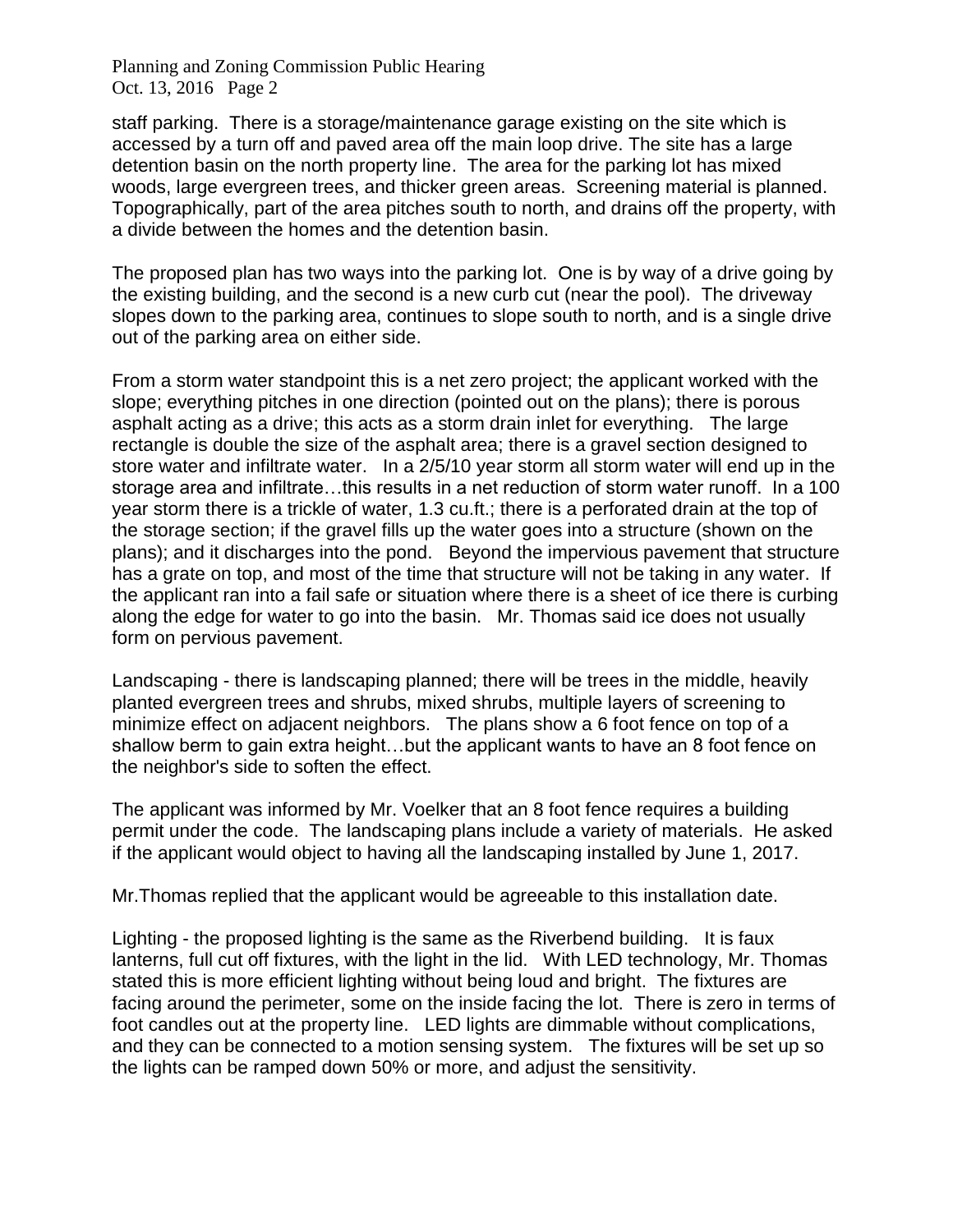Mr. Voelker pointed out that the 46 parking spaces are only for employees.

Mr. Veleber talked about holding runoff to the north into the Fawn Drive neighbors. Between landscaping and water retention the amount of water will be somewhat reduced.

That is correct, and Mr. Thomas said the neighbors will not see an increased amount of water. What they are attenuating is the effect of the imperviousness of the majority of the parking lot.

Regarding the pond, Mr. Veleber asked if the water is redirected up and into the pond, if there is capacity for this.

Mr. Thomas said "yes", and Engineering staff did not require an analysis of the pond, and the 100 year storm did not seem to be of concern.

Mr. Todisco explained that he was formerly with the law firm of Murtha Cullina which also represents Elim Park…and he would recuse himself from their applications. However, he is no longer with the firm and can participate in the Elim Park application.

Mr. Todisco questioned the fencing as a visual barrier to the parking lot with plantings on the outside of the fence. The lighting will be on and off depending on activity in the parking lot and he asked for location of the lights.

According to Mr. Thomas the lights will not be all the way off…they can go from 40% capacity to 100% very quickly. The lighting is measured by the foot candles on the ground, and there is data for calculating for the partial lighting. Fixtures are 13 feet to the top, and the lens is at 12.6 feet; 4 will be on the outside, 3 on the inside lighting inside the parking lot; this is all dictated by the pattern of the LED lights.

A question was posed by Mr. Todisco about there being lighting thrown onto the street.

There is a glare and Mr. Thomas said the light sources themselves would not be seen.

Chairman Kurtz commented on the 8 foot fence on the west side, and asked why it is not on the north side.

This is Elim Park property and Mr. Thomas said there is no objection.

## PUBLIC COMMENTS AND QUESTIONS

William Thomas, 135 Fawn Drive, said he looks to the corner where the parking lot will be located. He noted Elim Park is in a residential area, with open space, and residences in the front, side and back, and the property impacts the neighborhood. People see lights from Elim Park, buildings, hear noises, etc. and with a parking lot at the proposed site it will impact neighbors all around by seeing cars and lights. Berms, plantings and fence should be continued beyond the hill in the Fawn Drive area. At his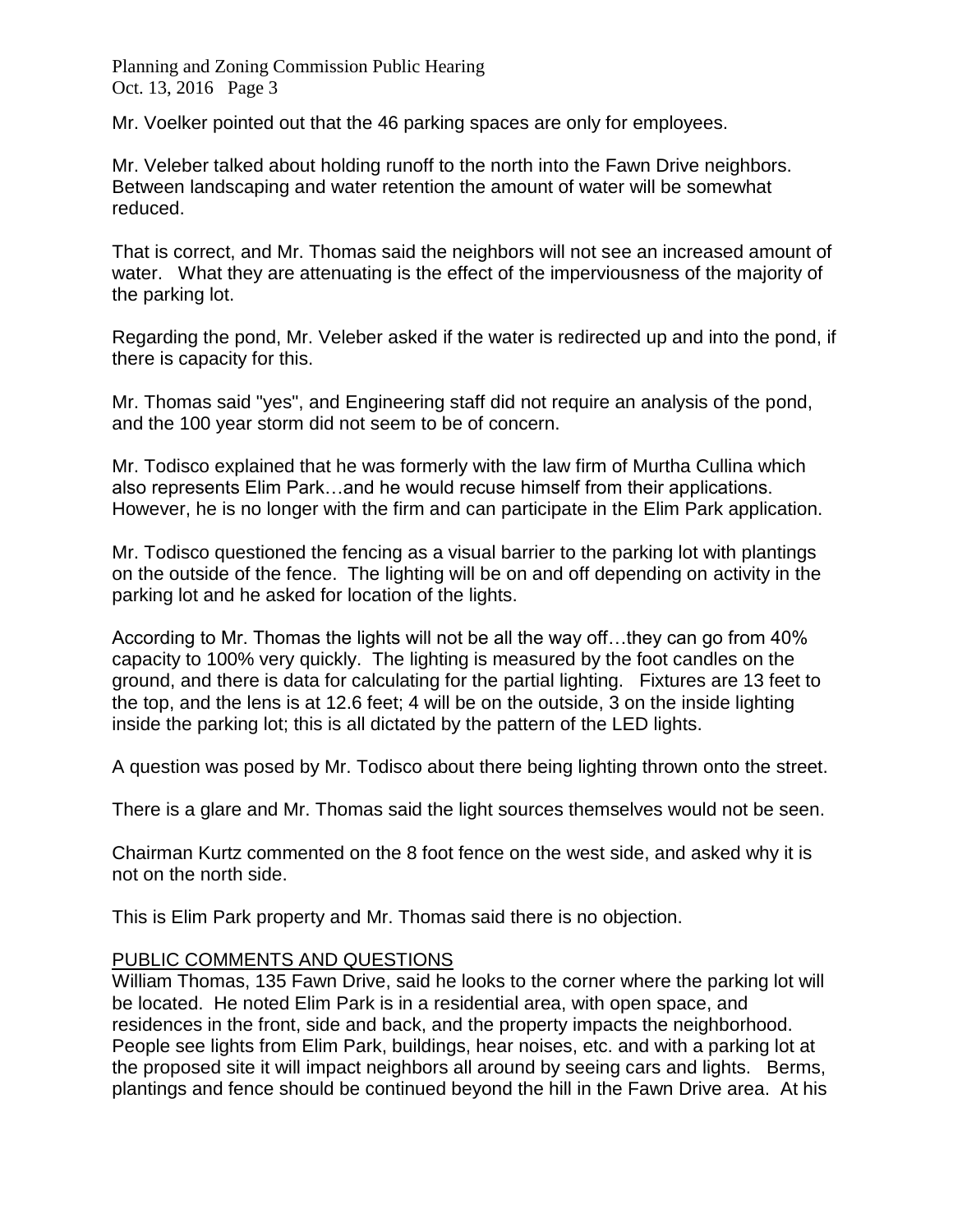house he looks out and will see cars and lights, and Mr. Thomas asked how to reduce the lights…put them in the center of the parking lot and cut lighting in half.

Alan Jones, 18 Fawn Drive, pointed out his house on the plans, and the house at 10 Fawn Drive owned by Elim Park. With lights pointed in towards the parking lot, they will be pointed away from Forest Lane residents. Across from the other side of the parking lot you can see lights away from Forest Lane but they will be visible to Fawn Drive at a height of 13 feet. This lighting is similar to another circumstance with Elim Park. Another issue is the trickle of water, which is enough for ducks to swim in his back yard. With the plans Elim Park is taking away much of the absorption property; the area is lower; and overflows will go into the Fawn Drive area. The paving is permeable asphalt and he expects overflow problems in this area and he will be affected by this issue. The pond is deep, gets very high, and they will be more overflow into the pond. The level of this pond was lowered and dirt dumped on top, overflow was blocked, and there have been chemicals going into this pond. With an overflow it will go directly into the Mill River, and right now there is nothing keeping this pond from going up and up. Other than the lighting and overflow issues, Mr. Jones has no problems with an employee parking lot. He did ask about staffing shifts in and out of this parking lot in the early morning hours with employees noise which now will be in his back yard. Mr. Jones also asked about continuing the berm and fence to minimize intrusion to adjacent properties. He noted Elim Park has been a good neighbor but now there are serious concerns.

John Homer, 108 Forest Lane, pointed out his house on the plans as the closest one to the new parking lot. He has never had water in his basement, and his flow concerns have been addressed. He asked about snow plowing, what happens, where will the snow be placed, and if snow would be in an area 42 feet away from his house and melting on his property. Regarding the lighting he asked that shields be put on the lights so his property does not have the glow.

Jim Vebert, Cook Hill Road, said his house is surrounded by Elim Park and he has concerns about the size of the facility. He asked Commissioners to request Elim Park to submit a future expansion plans as they just bought houses on Fawn Drive. He questioned the 46 parking spaces as the large lot built near his home is never full. In his experience with Elim Park, Mr. Vebert said they are not doing what they stated as it is getting bigger, and he is not sure they are a good neighbor.

Jim Chatam, 261 Cook Hill Road, said this is obviously more than a parking lot as Elim Park is in the business to expand, developing more homes all around the parking, purchasing 238 Cook Hill Road. He questioned if Elim Park Corporation is in the real estate or expansion business, and asked if the corporation goes on the tax rolls. Mr. Chatam talked about the large drainage ditch on his home, and the expansion of buildings and parking lots at Elim Park creating a surge in the Mill River when the retention pond fills up. He said the entire eco plans of the neighborhood have been changed; another parking lot is being added; and he questions the future expansion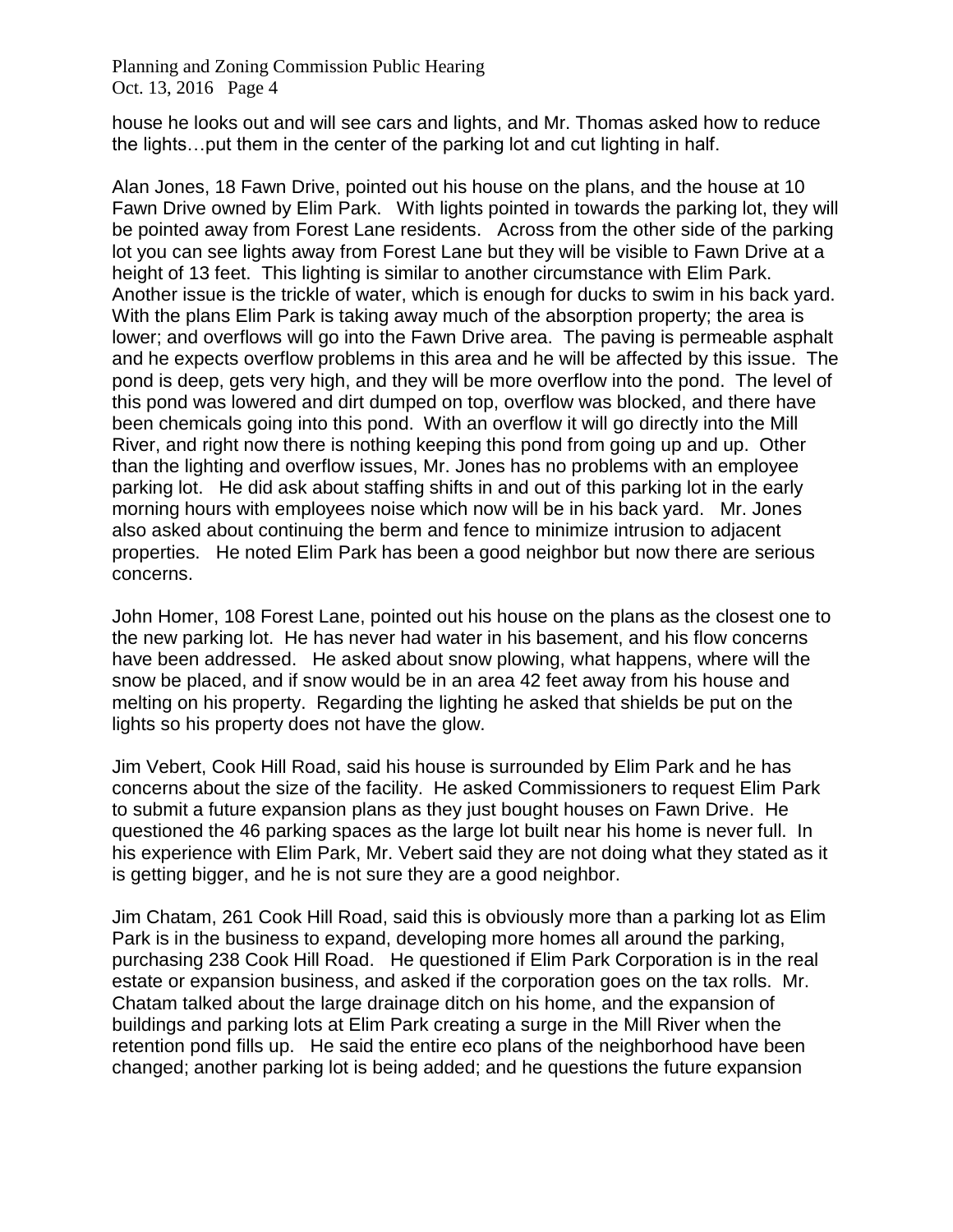plans of more parking lots and more buildings. According to Mr. Chatam drainage is a problem along with more parking lots and buildings.

Mr. Thomas cited the following: the glow is not looking at the light bulb but seeing the light in the parking lot; LEDs are adjustable; it is easier to have forward focused lighting; the lighting on the perimeter of the parking lot throws it to the other side of the lot; the calculations do not show the lighting being thrown to adjacent properties; the fixtures tend to create a more uniform quality of lighting. Tests will be run on something lower to make the difference in terms of height, and Mr. Thomas said these lights are effective getting light where you want it.

In terms of storm drainage, Mr. Thomas explained that right now the storm drainage comes from this site and other areas, and he pointed them out on the plans. Elim Park is compensating with the impervious asphalt in the parking lot which catches the runoff, and there is no adding to any peak situations at any of the three points. The trickle he talked about was with a 100 year storm, a big storm, and in that case the system would be filled up and then there might be a trickle coming out of that overflow pipe to the pond.

For snow plowing/removal/storage, Mr. Thomas expects more will be in the northern direction where Elim Park has more real estate, with some of the shoulder taking the snow. Anything running on the berm is collected at the bottom of the berm and will take up water and gets it back into the normal drainage course. There is a curb stop in terms of surface runoff and other 12 inches of berm. It would be possible to increase the berm and the fence could be retained.

Mr. Thomas commented on the lighting, and not wanting to do lighting from the inside going out because the amount of light would be hard to control and make the light source more visible.

Ron Dischinger, President, Elim Park Inc. addressed the Commission, and gave a brief history of Elim Park. The facility came to Cheshire in 1959, had 52 beds for aged people, and has grown throughout the years. It currently serves 500 residents and has 400 employees on the site, independent living homes, with parking spaces for residents and staff, without parking spaces covering the entire site. With an increase in postacute care, there is an increase in visitors on a daily basis, requiring more parking. The proposed parking is for employees, overflow of cars, providing visitor parking closer to the buildings. The proposed parking lot is for 7 a.m. to 3 p.m. shift workers, the heaviest use of parking, and it is not expected to be used for 2nd and 3rd shifts. The Riverbend parking spaces are not always filled. There are ongoing programs, shift changes and accommodation for larger numbers of people. Sometimes there is parking on the perimeter road or grass areas, and the proposed lot will help accommodate cars on the site.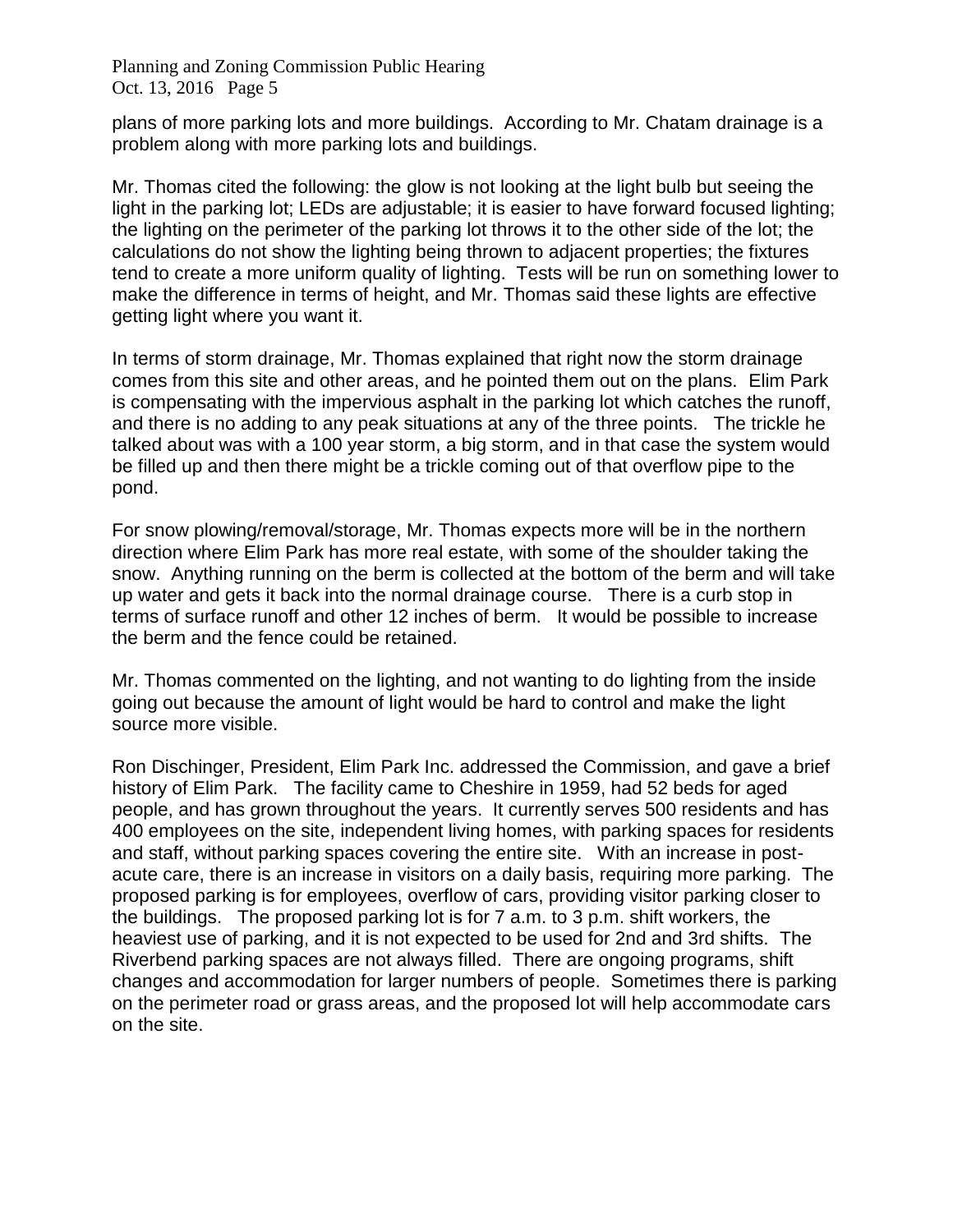Regarding future expansion, Mr. Dischinger said Elim Park Inc. has a strategic plan to continue to grow but there are no final plans, but the Board looks at meeting the needs of their mission.

The Riverbend building was put up after the Town code changed from covering 35% impervious surface to 15% building perimeter. This allowed adding the final building Riverbend (in 2013). This site was not maxed out and the Board decided to max this site with 40 more apartments. Elim Park continues to look at the needs of the residents who have contracts with the facility, improving future services, and a skilled nursing facility must be updated in the near future.

According to Mr. Dischinger, Elim Park will continue to be a growing entity and an asset to the community. The facility has tried to be a good neighbor to surrounding residents, is a major employer in the Town, and helps serve the needs of people in the community. As homes become available, Elim Park has purchased them, and uses them as rental houses for staff, and this is a way of buffering the property needed and making improvements to these houses.

Mr. Dischinger is anxious to work with the neighbors on suggestions that have come within reasonable costs. Elim Park has tried to have minimum impact on the neighbors, and will continue to work with people.

The snow plowing concern was reiterated by Mr. Veleber who asked if there is a plan in place.

Nothing is documented and Mr. Thomas said the expectation is it will be south to north, not pushed against the fence, and this plan will be pursued.

Chairman Kurtz asked about the property to the west being higher.

It was stated by Mr. Thomas that they sort of flow together but there is a little bit of flow in another direction (pointed out on the plans). There was berm put in but he said they do not want to trap water, so this is why there is a swale on the edge.

The fencing on the north side being a definite was questioned by Mr. Kurtz.

Mr. Thomas said that is the owner's decision…but this change could occur.

Mr. Dischinger said this is the first time it has been considered, and it is not a "yes" at this point. He would want to look at the impact on the house; Elim Park owns the first adjacent property; and he would want to know what the fence would do.

Chairman Kurtz stated this application would not have a Commission vote tonight, and would be continued for further review to October 24, 2016.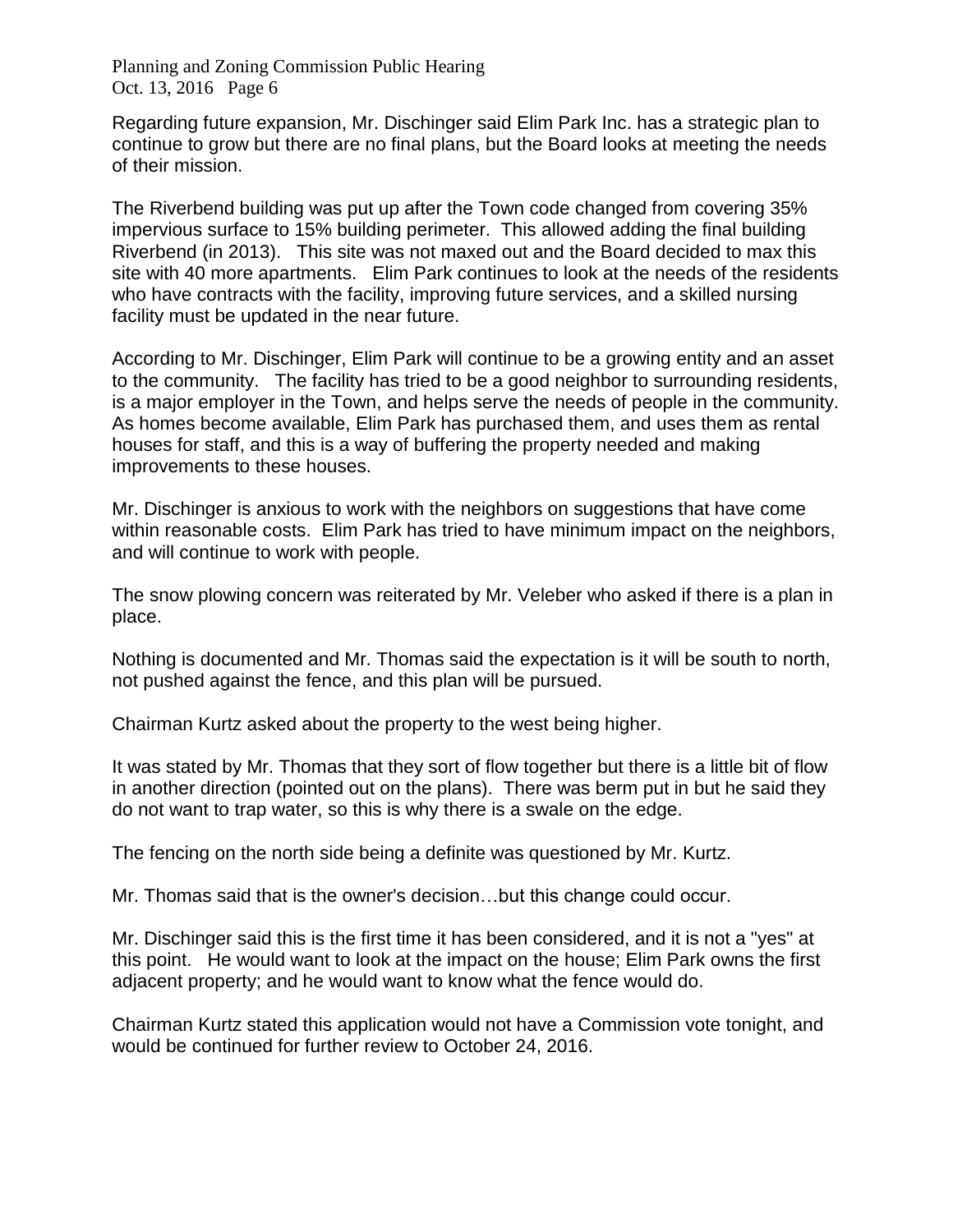Diane Chatam, 261 Cook Hill Road, commented on the fence at 10 Fawn Drive, property owned by Elim Park. She asked about consideration of a 2nd access road due to generation of more traffic. She commented on Elim Park being a growing entity, how many more houses will be purchased, and if the facility would go from non-profit to the tax rolls…as this is equal to about \$10 million.

Chairman Kurtz stated the Commission cannot consider these issues as part of the subject application, as they are not within the decision making purview of the Commission.

Mr. Jones asked about the runoff again and on the plans pointed out the swale to be along the Forest Lane side of the property, keeping snow melt, etc. away from this property. This would be towards the north; with the swale in there everything that melts on the parking lot will have some draining on other properties, including his house at 18 Fawn Drive. Mr. Jones asked for an alternate plan to address these issues. He now has water in his back yard plus oil, anti-freeze, gasoline, etc. coming off the lot into his yard. This must be taken into consideration with revision of the plans.

Mr. Homer commented on the 13 foot tall lighting, and asked consideration of bollard lighting, 4 to 5 feet high with lower lighting level, which would be totally behind the fence and vegetation.

William Thomas noted that in looking at the flood plain map it goes all the way to a Fawn Drive back yard and Route 10. The water would drain from the Homer house into the flood plain…and enter into the parking lot.

Mr. Thomas explained the order of things…we have a curb line, short berm and swale adjacent to the property line…and absence of anything that property and water will drain and discharge into the north edge. The swale allows for continuation to evacuate that water around the parking lot and into the open space, making sure water is not backing in…and not make any new problems.

The creation of the berm on the west side of the lot was reviewed by Mr. Dischinger. He said they are looking at a berm on the north side which would protect or cover this area of parking.

William Thomas wants the berm to hide the parking lot from the street.

Mr. Veleber commented that the residents are looking at the berm and fence designed not to increase runoff and manage runoff coming from the subject area.

It was explained by Town Planner Voelker that the residents are looking to have a berm and fence designed not to increase anyone's runoff and management of the runoff coming from the lot area.